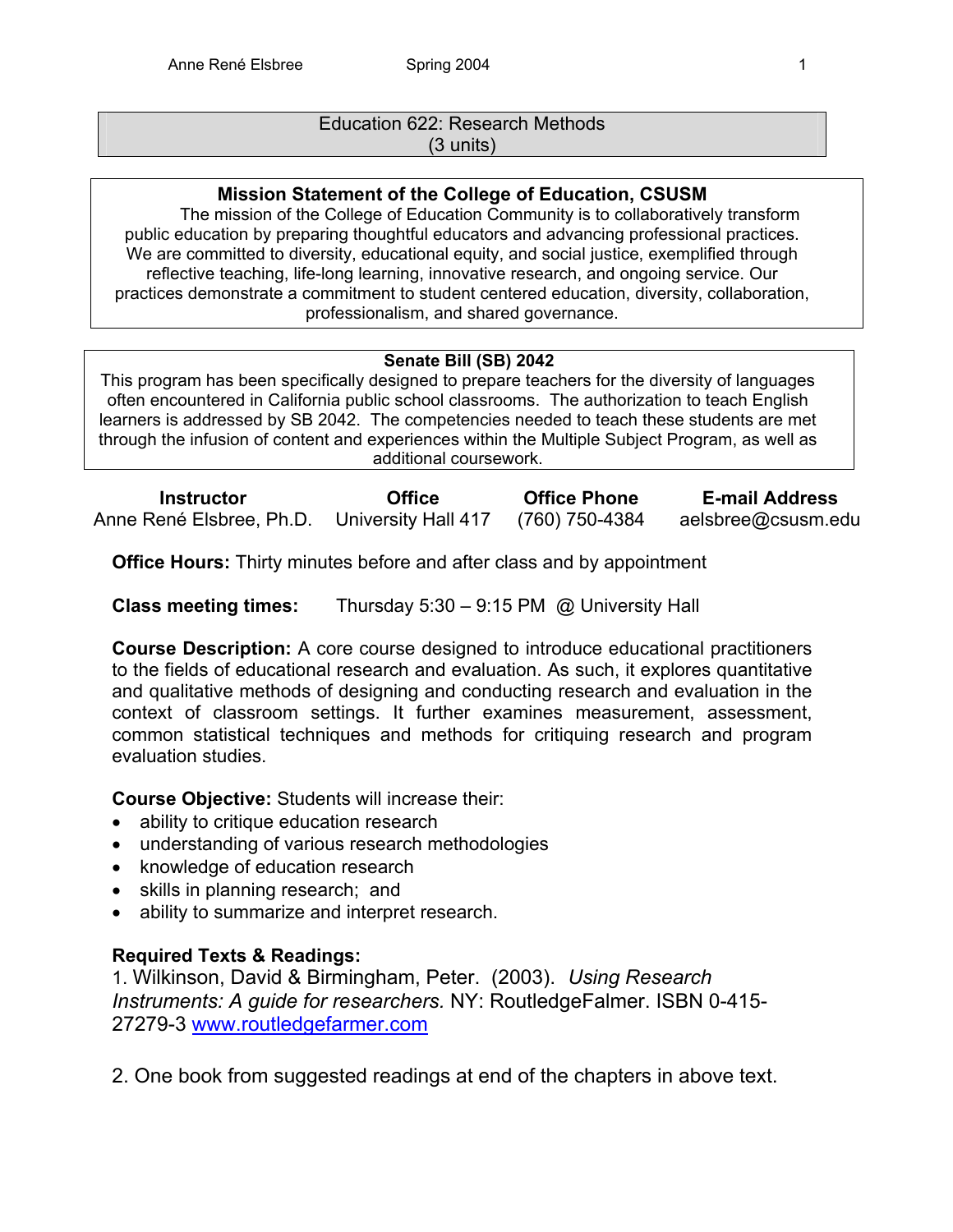- 3. 3-5 research studies on your research method
- 4. 3-5 research studies on your research topic.
- 5. Class reader provided on line.

## **Recommended Reading:**

- **1.** American Psychological Association. *Publication Manual of the American Psychological Association, 5th Ed. Washington, D.C.: APA.*
- 2. Jaeger, R.M. (Ed.). (1997). *Complementary Methods for Research in Education. (2nd Edition).* Washington D. C.: American Educational Research Association.
- 3. In order to stay updated regarding educational issues that impact learning and instruction, you are urged to read current research publications in the field. Some examples include: *Educational Researcher, American Educational Research Journal, and Journal of Curriculum Theory.* These and similar publications will be very helpful as you complete the assignments for this course.

**Accommodations for Disabilities:** Discuss your needs for limited accommodation with the instructor within the first week of the semester. Students requiring substantial accommodations need to contact Disabled Student Services in order to make the necessary arrangements. Located in Craven Hall, Room 5025A, or reach by phone at (760) 750-4905 or (760) 750-4909 (TDD users).

**Plagiarism:** All work completed for this class must be of your own design. When relying on supporting documents authored or created by others, cite them clearly and completely using American Psychological Association (APA) style format (APAStyle.org). Failure to credit others and create original work of your own may result in a failing grade.

**Readings:** Reading requirements are critical to productive class discussion and assignments and will need your time and attention. The dates the readings and homework assignments are listed on the calendar indicate the date the readings and homework assignments are due.

**Course Load:** It is expected that for every hour of contact time in a master level course you will complete approximately one hour of work outside of class. Please plan accordingly.

**Professional Demeanor**: Grading will also include a component of "professional demeanor." Students will conduct themselves in ways that are generally expected of those who are entering the education profession. This includes but is not limited to the following:

- On-time arrival to all class sessions;
- Advance preparation of readings and timely submission of assignments;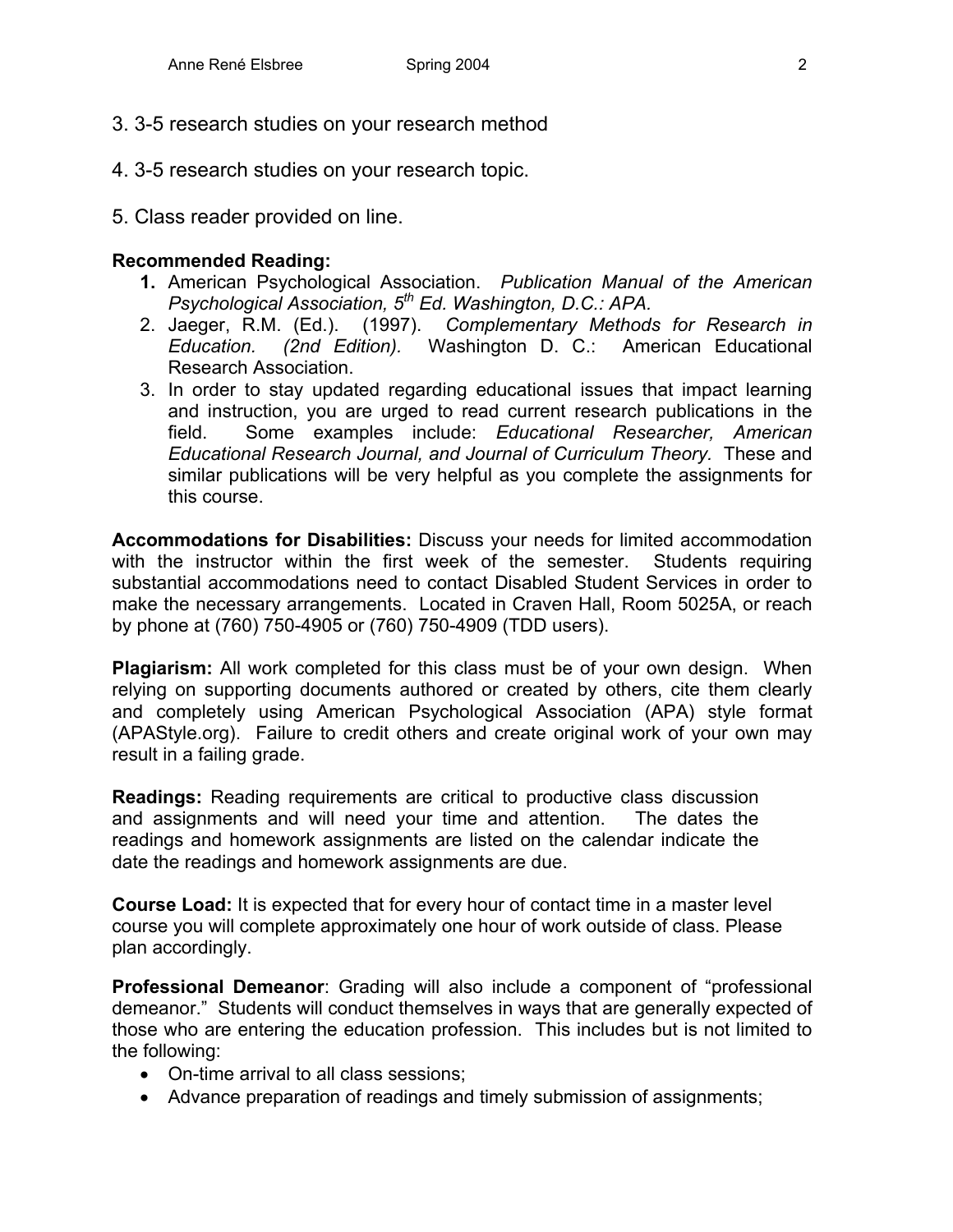- Respectful participation in all settings (e.g., whole group, small group, in/outside of class);
- Carefully considered, culturally aware approaches to solution-finding.

## **Description and Expectation for all 4 Assignments**

Research Methodology Presentation Master Thesis Chapter 1-3 Research Proposal Application **Action Plan** 

## RESEARCH METHODOLOGY PRESENTATION 10 POINTS

Each class member will sign up for one research methodology (one section of the textbook) to present to class using handouts and overheads. The 30-minute presentation must include:

- a *critical* discussion of the **methodology** (verbal presentation)
- 2-3 sample studies of methodology (journal articles) on your research topics (Bring copies for all in class)
- a one page critique of each study/article listed above (Bring copies for all in class)
- a visual representation of how the methodology was used in each of the sample studies (Bring copies for all in class)
- time for discussion of assigned questions (verbal)

## MASTER THESIS CHAPTER 1-3 DRAFTS 30 POINTS (10 points each)

## CHAPTER ONE: DEFINITION OF PROBLEM

This chapter will define the research question/problem or project focus. What issue is to be addressed? Why is this issue critical to the field of education? Explain what you hope to accomplish in your thesis/project. Articulate how this research will fill a need in education and who might benefit from this work.

Definitions of terms must be very clear. Do not assume that your reader knows what you mean when you use educational jargon.

Thoughts for the Writer/Reader for Chapter One:

• Are terms and definitions clear?

 $\frac{1}{2}$ 

- Is it clear what the focus of the research will be? One of two formats should be used: 1) The research shows  $X$ ,  $Y$ , and  $Z$ , but it doesn't show
- or 2) This research will help build upon the research of X, Y, and Z by
- Are there a minimum of 5 citations?
- Has the author cited research that represents the field and is supportive of the research question?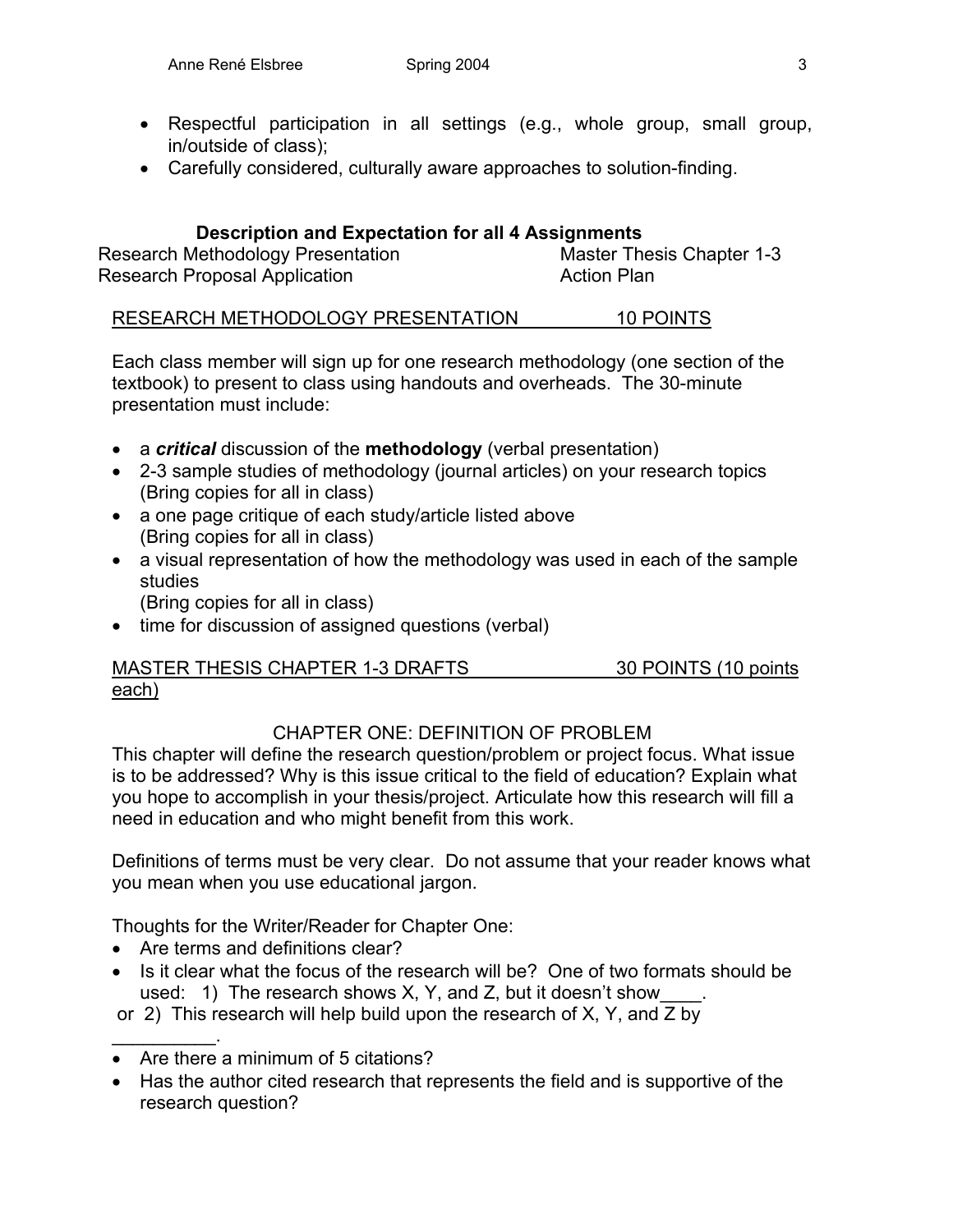- Is the research question *very* clear? Do you understand exactly what the author hopes to find?
- Is the chapter written in present tense? (With the exception of citations of other research; use past tense or present perfect tense for these--see APA)

•

## CHAPTER TWO: REVIEW OF THE LITERATURE

This chapter will put the research or project in context with what is already known. Review what is currently known (and not known) about the issue. Where is the field in terms of what is happening with the topic? Put your project/issue into a theoretical context. What theories/ principles are you basing your projection? What are your assumptions? The review of the literature puts the project in perspective and lets the reader know why the project is of significance. It also provides a *critical analysis* of the research.

Thoughts for the Writer/Reader for Chapter Two:

- Is all the research discussed relevant to the question presented in Chapter One?
- Do you understand the essential elements of each research/article cited? Did the author provide information on the methodology, subjects, and conclusions of each research/article? Did the author identify the theoretical framework the research comes out of or is influenced by? Did the author mention strengths and weaknesses of the research?
- Are the majority of the articles from professional, peer reviewed journals?
- Are there any gaps in the research presentation? For example did the author talk about multiple intelligences and not mention work by Howard Gardner?
- Are there transitions between the research projects presented? Does the chapter flow and do the research citations build on each other? Is it clear how the research described in the literature review supports the research for this thesis?
- Is the chapter written in past tense?

## CHAPTER THREE: METHODOLOGY

This chapter describes the research or project designs and data collection. How will the research/project be conducted? What must be done in order for you to accomplish your goals? In the introduction to this section, you must cite research that supports using the methodology you have selected and a clear rationale for using that methodology.

Thoughts for the Writer/Reader for Chapter Three:

- Are descriptions of the methodology specific enough that someone could replicate?
- Is it clear who did what and when? Is it clear how these decisions were made?
- Whenever possible, did the author use examples of classroom scenarios, student work, teacher lesson plans, etc.?
- Are the following addressed: sampling, site, selection, in what ways is the author an insider/outsider with this sample/site data collection, analysis, validity,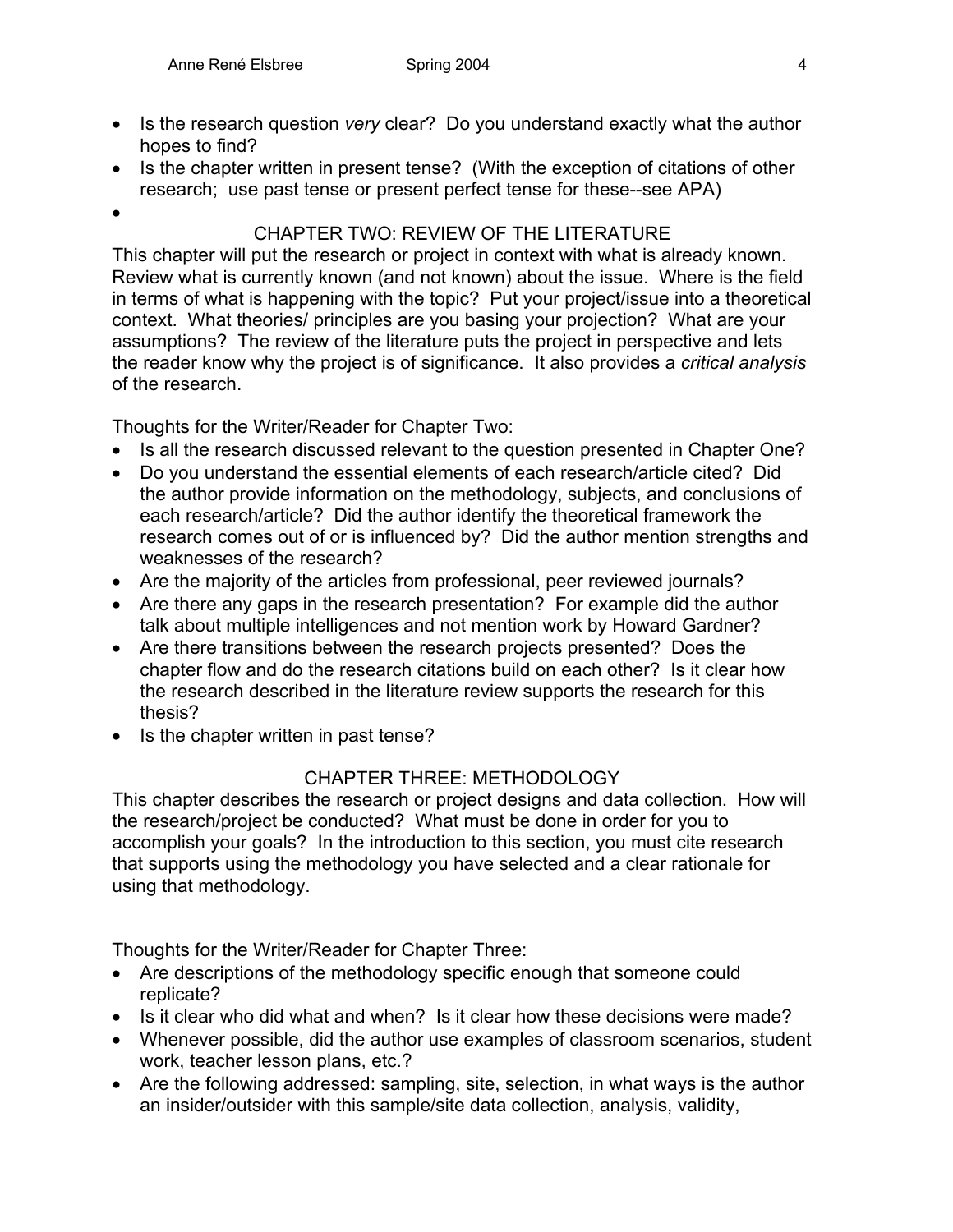member checks, reciprocity, human subject review, who benefits/loses, study limitation, usefulness,

- Did the author explain the methodology choice and how the methodology is a good match for the research question?
- Is the chapter written in past tense?

• If a project, did the author list conclusions from the review of literature and list specifically how those conclusions will be implemented into the final project?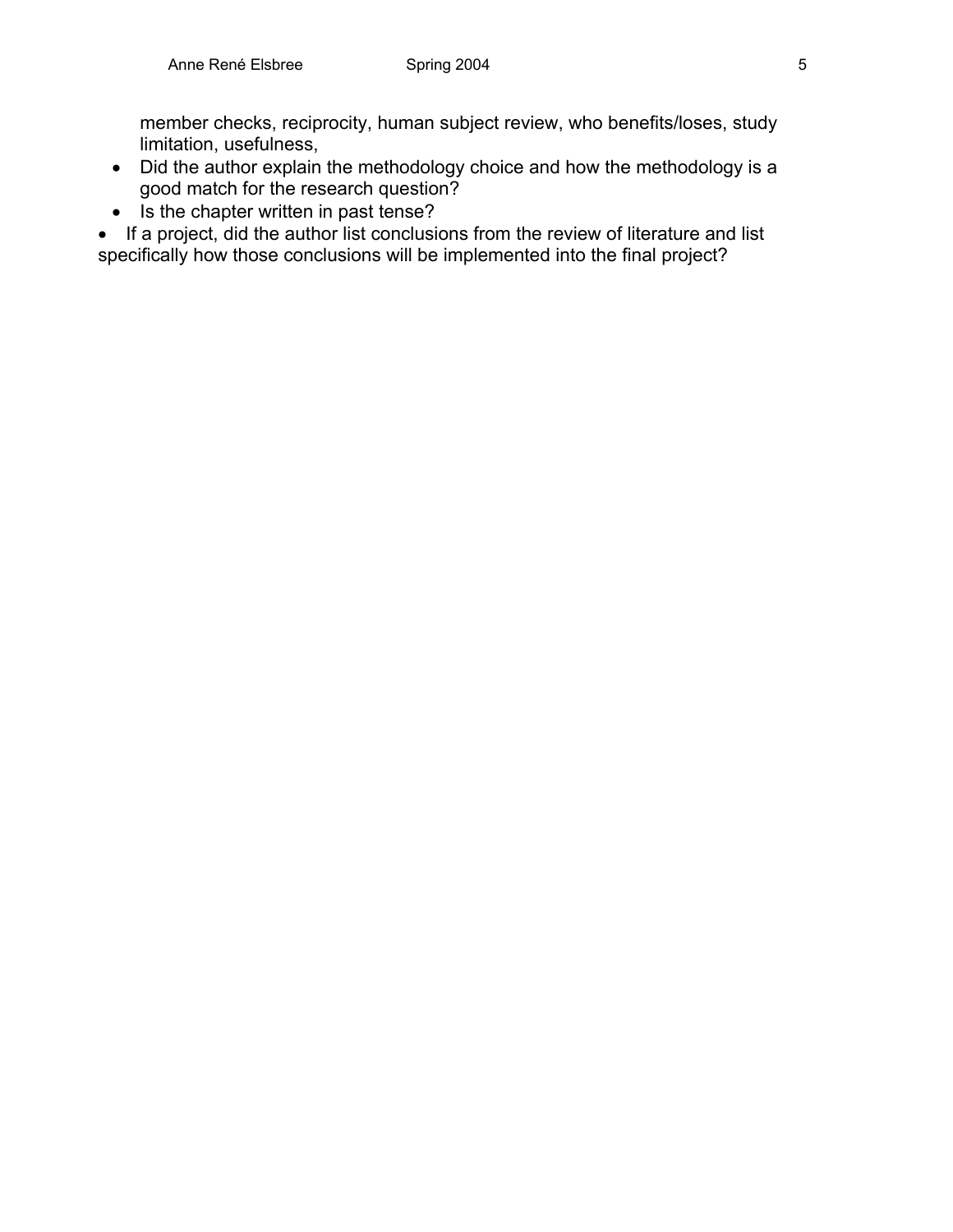## **General Guidelines for Peer Review:**

- APA format should be followed. Read APA for important information on such things as spacing, margins, headings, etc.
- Give the author specific feedback on what you understood and what you didn't understand
- Think about how well the chapter holds together. Does it all seem relevant/necessary? Could any parts be cut? Are there parts that seem floating and need support?
- Is it clear? Does it all make sense? What needs clarification?
- Is there a clear and easy to follow organization? Are large pieces of text broken up? Are there appropriate subheadings?
- Is the theoretical orientation of the writer clear?
- Is there an introduction/preview for each chapter? Is there a summary and/or a concluding paragraph? This should be a transition to what will follow.
- Are all necessary terms defined? Assume someone familiar with education will be the reader, but do not assume that they will understand all professional jargon.
- Did the author use spell check?
- Did the author cite properly? Are all citations in the reference page? Anything that is quoted needs a page number. Quotes longer than 40 words are set apart by single spacing and indenting both margins?
- Are there too many or two few quotes? Many times it is preferable to paraphrase and then cite an author. Did the author use citations to their full potential, explaining how the citation is important to this study, or did the author just paste a quote in with no or little explanation?
- As much as possible, did the author find the original source and cite them, rather than citing what someone else cited? However, if the author used a secondary source, did he or she follow the guidelines?
- Did the author use proper tense? APA suggests different tenses for different chapters. Chapter 1 is in present tense, Chapter 2 can be present or past, Chapter 3 is in past tense. The main thing to remember is to be consistent within chapters.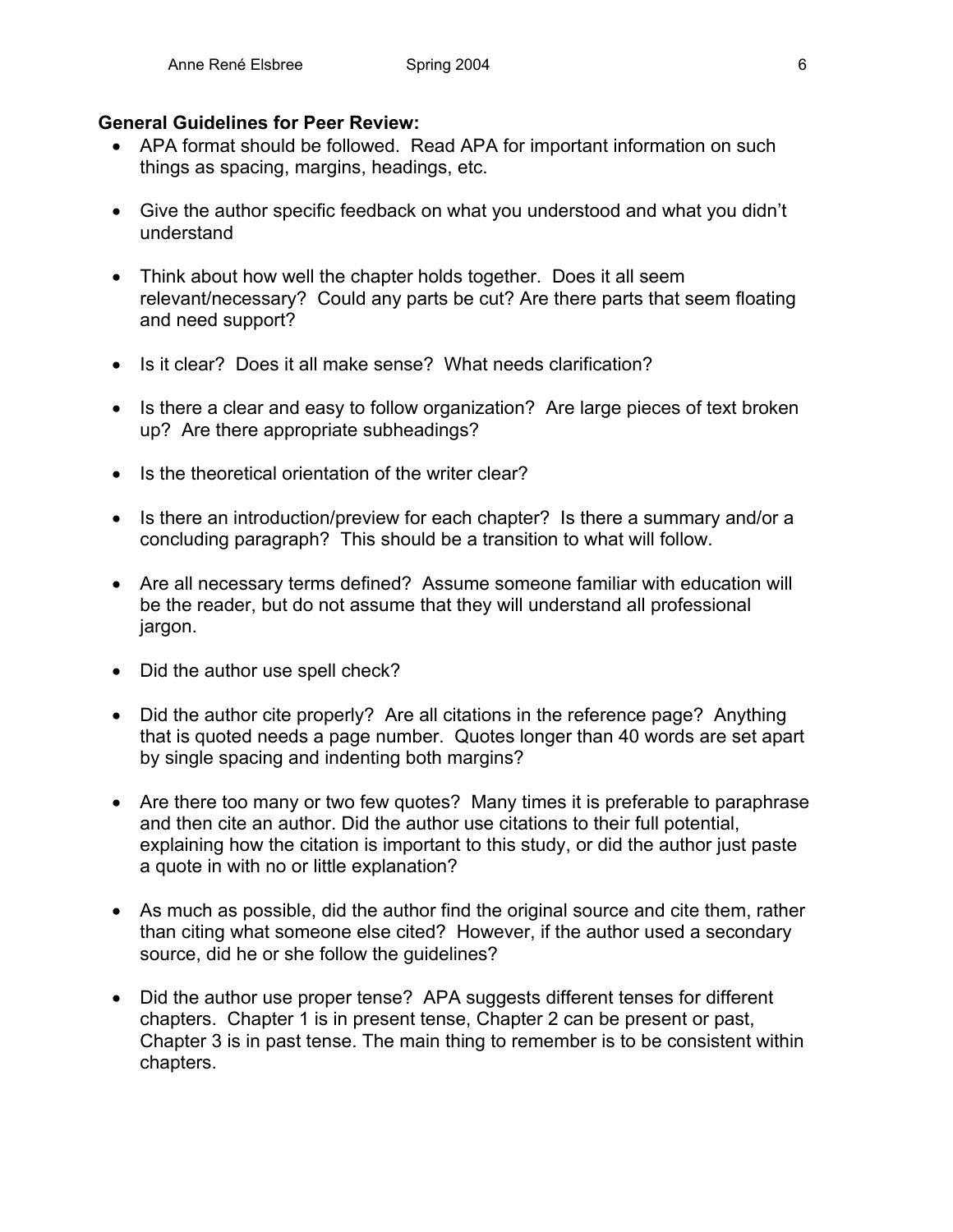CSUSM RESEARCH PROPOSAL 30 POINTS

You will need to submit an "Application for Approval for Research" before beginning research.

Your research proposal must include:

- CSUSM research application form (1 page)
- CSUSM research proposal (10 questions)
- Participant consent form/letter

We will begin a draft of your research proposal Session 3 in class. We will also work on the draft again Session# 7.

Your proposal will be due to Dr. Elsbree Session #8 and will be worth 20 points.

To earn 10 more points you must have draft approved and submit the final actual proposal to Internal Review Board (IRB) before Session #11. If you do not submit a proposal to the IRB @ CSUSM by Session #11 the highest grade you can earn for this class is a "B".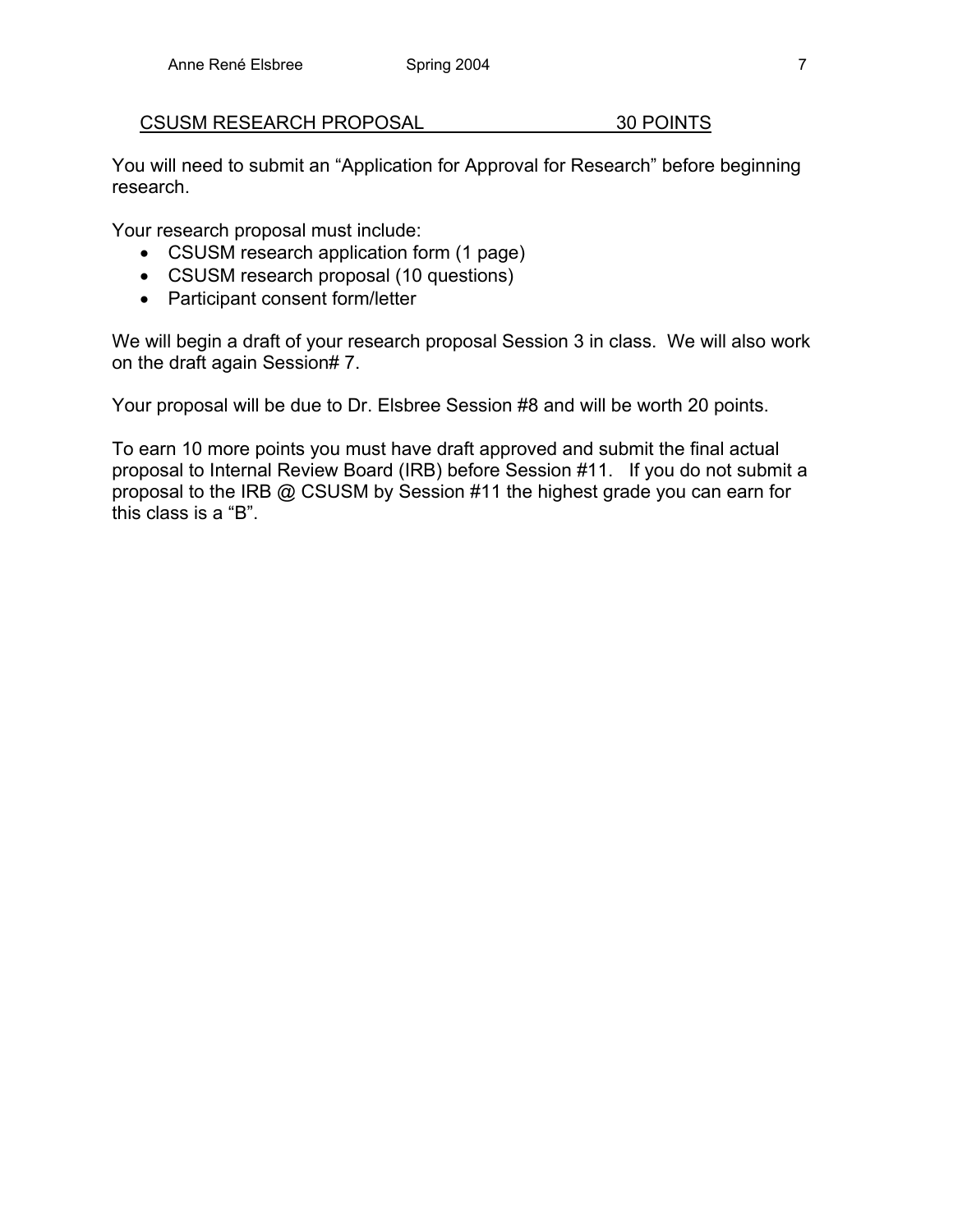## **Application for Approval For Research Involving Human Subjects: Individual Investigator Projects**

Please check CSUSM Human Subjects Guidelines and select all that apply:

| $\Box$ Full review*                                                                                                                                                                                                                            | $\square$ Expedited Review                                                                                                                                                                                                                                                                          |
|------------------------------------------------------------------------------------------------------------------------------------------------------------------------------------------------------------------------------------------------|-----------------------------------------------------------------------------------------------------------------------------------------------------------------------------------------------------------------------------------------------------------------------------------------------------|
|                                                                                                                                                                                                                                                |                                                                                                                                                                                                                                                                                                     |
|                                                                                                                                                                                                                                                |                                                                                                                                                                                                                                                                                                     |
|                                                                                                                                                                                                                                                | College: <u>__________________________________</u>                                                                                                                                                                                                                                                  |
|                                                                                                                                                                                                                                                |                                                                                                                                                                                                                                                                                                     |
|                                                                                                                                                                                                                                                |                                                                                                                                                                                                                                                                                                     |
|                                                                                                                                                                                                                                                |                                                                                                                                                                                                                                                                                                     |
|                                                                                                                                                                                                                                                |                                                                                                                                                                                                                                                                                                     |
|                                                                                                                                                                                                                                                | Facilities where project will be carried out: __________________________________                                                                                                                                                                                                                    |
|                                                                                                                                                                                                                                                |                                                                                                                                                                                                                                                                                                     |
|                                                                                                                                                                                                                                                |                                                                                                                                                                                                                                                                                                     |
| Is this submission part of an external grant proposal*? $\Box$ No $\Box$ Yes                                                                                                                                                                   |                                                                                                                                                                                                                                                                                                     |
| If yes, is IRB approval required for consideration of the proposal? $\square$ No $\square$ Yes                                                                                                                                                 |                                                                                                                                                                                                                                                                                                     |
| If yes, specify the date the IRB must respond to your application: $\frac{1}{\sqrt{2}}$                                                                                                                                                        |                                                                                                                                                                                                                                                                                                     |
| Estimated beginning and ending dates of project: _______________________________                                                                                                                                                               | Mo Day Year                                                                                                                                                                                                                                                                                         |
|                                                                                                                                                                                                                                                |                                                                                                                                                                                                                                                                                                     |
| Note: Please submit:<br>of 10 days prior to IRB meetings, the 2 <sup>nd</sup> Wed. of each month<br>* Expedited review - four (4) copies of this proposal<br>IRB Chair at x8820. *Proposals seeking external funds must undergo a full review. | * Full review - ten (10) copies of this proposal; full review applications must be submitted a minimum<br>Copies should be submitted to the Office of Academic Resources (CRA 5210). If you have any<br>questions regarding this form and/or the dates of upcoming IRB meetings, please contact the |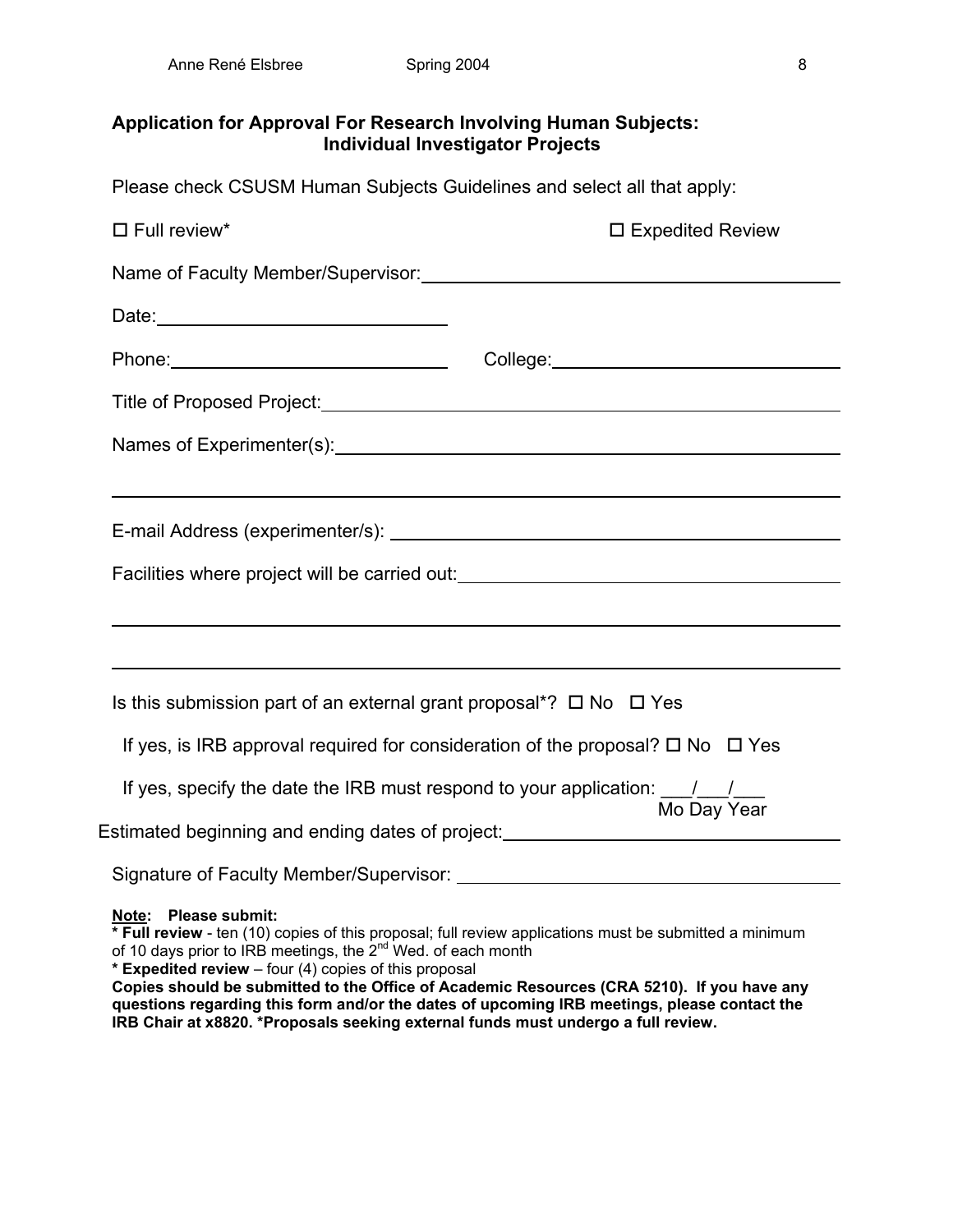#### **RESEARCH PROPOSAL**

Please address each of the following questions, on a separate sheet. All 10 points must be addressed, in order. Incomplete applications will be returned to the investigator. Please do not attach a separate research proposal.

#### **1. Purpose of project and background.**

*Remember that you are writing for a committee with diverse educational backgrounds. Let us know the question you are trying to answer, how your study will be able to answer it, and why the question is important. This section should be no longer than 2 pages; often a few paragraphs will suffice. Do not cut and paste the literature review out of a research proposal.* 

#### **2. Participant population and recruitment procedures.**

*Describe the characteristics of the proposed population, and the methods used to recruit them. If you will be using flyers or advertisements to recruit participants, include them with your application. If you will be recruiting participants through another organization (e.g., medical organizations, hospitals, after-school programs, clubs or societies), please provide a letter of support from the organization. Explain the rationale for including any participants whose ability to give voluntary informed consent may be in question (e.g., children, prisoners, the mentally disabled). Describe the racial/ethnic and gender composition of the sample. If participants will be excluded on the basis of race or gender please provide a clear rationale.* 

#### **3. Details of the procedures to be used.**

*This needs to be detailed enough so that the committee can evaluate for themselves any risks involved in your study. Include verbatim instructions, copies of questionnaires etc. as appropriate.* 

#### **4. Include a detailed description of the debrief/feedback that will be provided to the participants.**

*Participants should be debriefed about the nature of the study, and any deception that was involved, as soon as possible after their participation. All participants should be given the opportunity to learn the results of the study after it is completed.* 

 **5. Describe any potential risks to the dignity, rights, health or welfare of the human participants.**  *Risks may be both physical and psychological, and include risks of privacy and confidentiality.* 

**6. Describe the safeguards you will use to minimize the risks, including how you will handle confidential information.** 

**7. Assess the benefits of the study, both for the participants and for society in general.** 

**8. Assess the risk benefit ratio.**

**9. Describe the qualifications and experience of the experimenters (including student experimenters).** 

#### **10. Describe the procedures you will use to obtain informed consent.**

*Justify the use of any deception in your study. If you are using a consent form, attach a copy (see the template consent form on the web site). Separate consents are required if you will be video- or audiotaping participants. If, for methodological reasons, you do not wish to have participants sign a consent form, explain why not, and outline the alternative procedures used to obtain informed consent (e.g., returning an anonymous questionnaire may constitute informed consent, verbal consent may be provided for a telephone interview; see the guidelines on waivers of documentation of informed consent)). Participants should still be given a written information sheet about the study that includes all the information normally on a consent form. If children are involved, describe procedures for obtaining the child's assent, as well as parental consent.*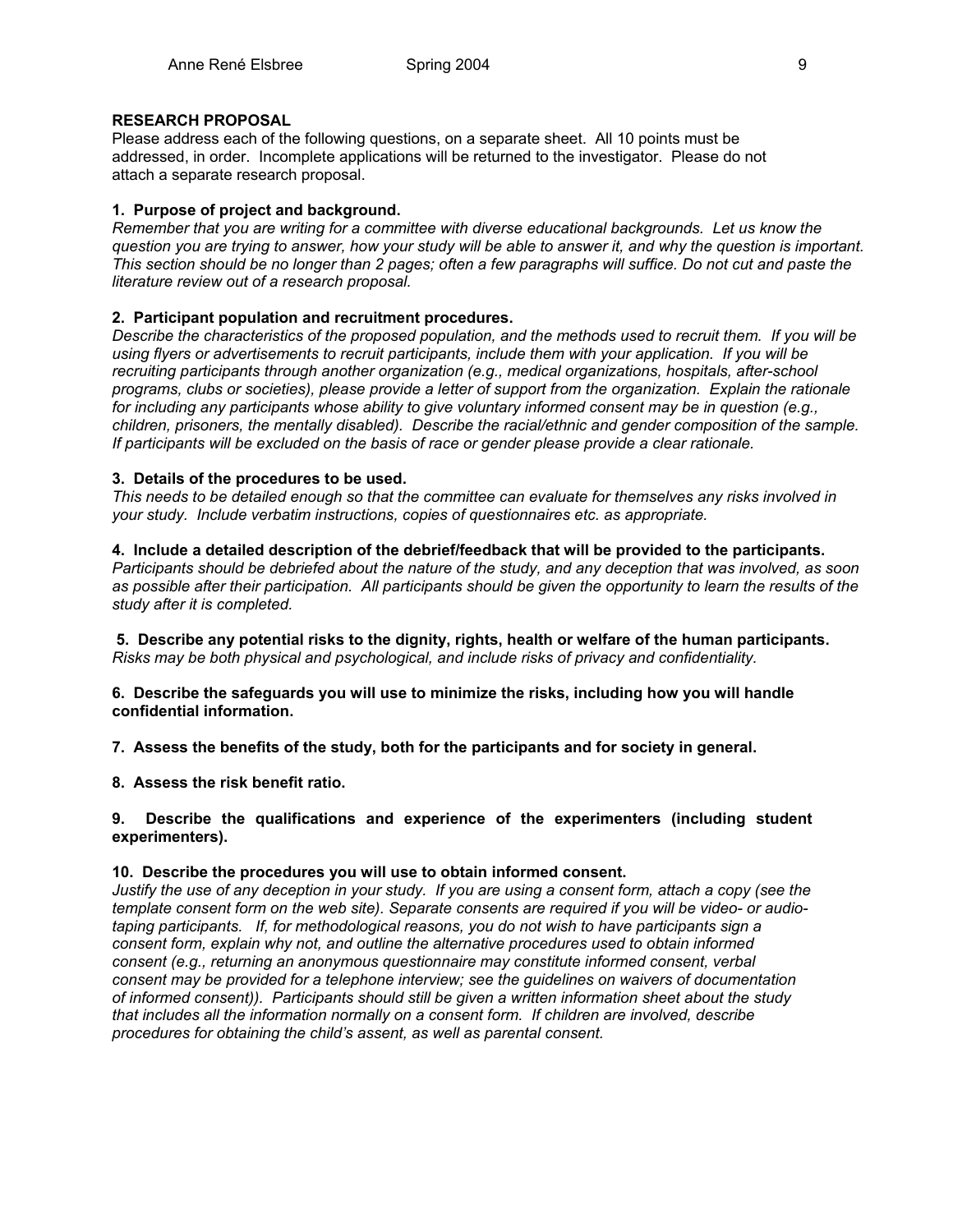## Guidelines on Informed Consent

### **A. Do I need to obtain informed consent?**

Informed consent is a dialog between the researcher and participant about the nature of the research, its risks and benefits, and the participant's rights. It is an ongoing process that may occur at several points during the research, and not just at the beginning. Informed consent is a basic right of research participants. However, the IRB may waive the requirement for informed consent in special circumstances. A waiver of informed consent may be issued if

a) The research is exempt from IRB review and it is not practically possible to obtain informed consent. Examples include observational research of public behavior, or archival research of publiclyavailable data;

b) The research involves only the assessment of activities that are not voluntary. This is most common in educational research, in which the research activity involves only participation in regular classroom activities. Informed consent is required for those portions of the research that are voluntary. It is also required if the participants could be identifiable in any way in any published report of the research. For example, if samples of student journals were to be included in a Master's thesis, students (and their parents if appropriate) would provide informed consent; or

c) It is necessary to withhold some information from participants for scientific reasons. If you are using deception in your research, participants should still consent to as much of the research as is possible, the deception be justified by the benefits of the research, the procedures do not include any greater risk than that to which participants have consented, and the deception is revealed at the earliest possible time.

All other research requires informed consent.

### **B. Do I need a consent form?**

The consent form is the documentation of informed consent. The consent form provides documentation both for the researcher and the participant. In some cases, the requirement for documentation of informed consent may be waived. In all cases, participants should still receive a written statement from the researcher that includes all the components of informed consent. A waiver of documentation of informed consent may be issued if

a) The research involves no greater than minimal risk, and it is not practical to obtain documentation of informed consent. Examples are telephone interviews or anonymous surveys. In the case of a telephone interview, participants should still provide informed consent orally, and have the option of receiving a written statement in the mail. For anonymous surveys, participants consent by returning the survey. However, they should still have a cover letter to keep that includes all the components of informed consent.

b) The research involves greater than minimal risk, but the primary risk involves confidentiality, and the consent document would link the participant to their data. For example, in survey or interview research on sensitive topics, participants may not want any document to exist that links them to the research. In these cases, a signed consent form may be optional, and the wishes of the participant govern. The participant should still receive a copy of the consent form for their own records.

#### **C. What needs to be included on the consent form?**

Many investigators have asked if we have a standard CSUSM Consent Form. We have found that individual projects often require different types of consent, and that a standard form is not practical, although we include a model that works for some projects on our website. However, we offer you here a checklist to help you be sure that your consent form has all the necessary requirements. Some types of research may require other components of informed consent - see the CSUSM Policy on Research Activities Involving Human Subjects.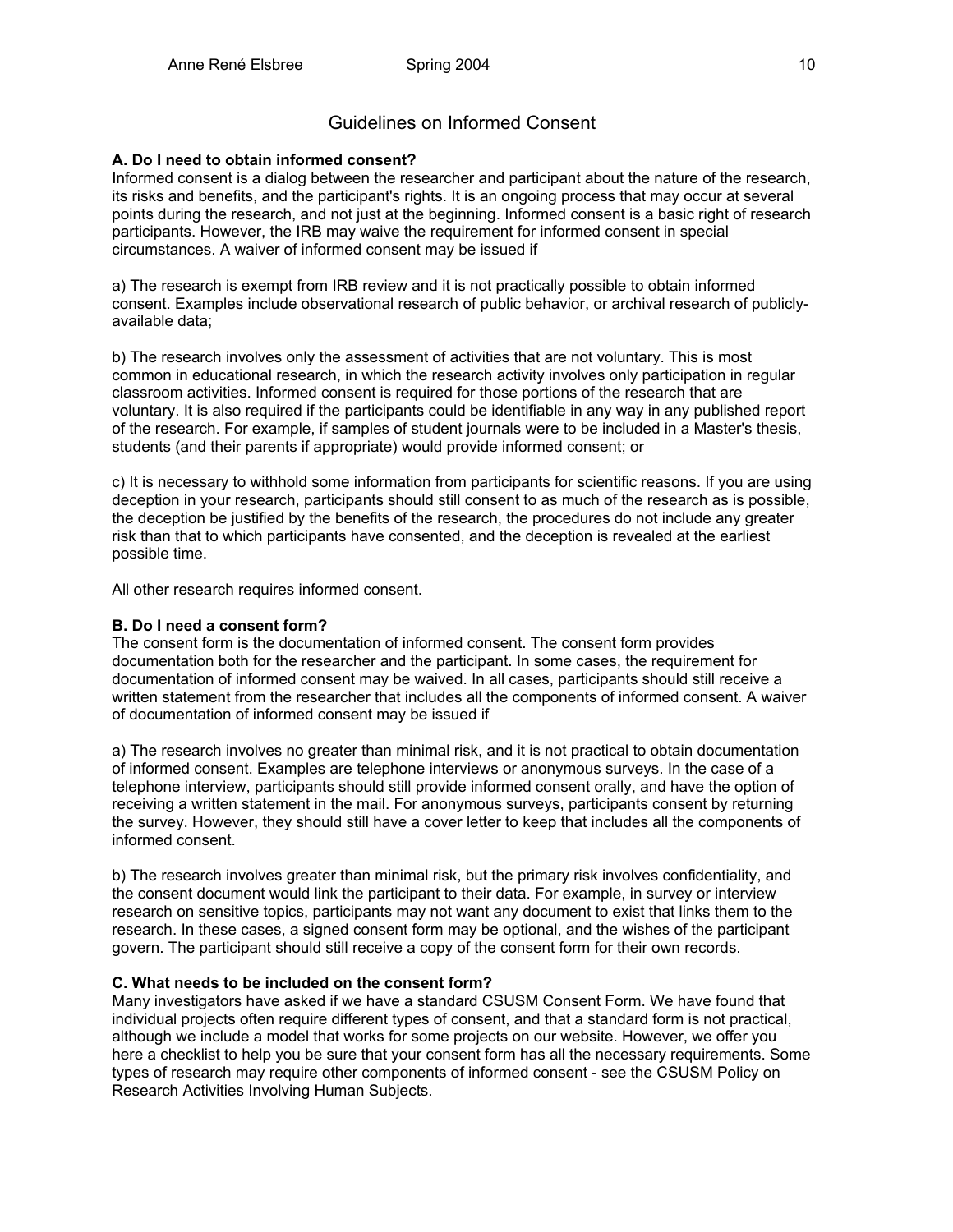On CSUSM letterhead, or says CALIFORNIA STATE UNIVERSITY SAN MARCOS at the top.

Is written in language that is easy for your subjects to understand.

\_\_\_\_\_ Indicates that the project involves research, and describes the overall purpose of the research.

Describes the procedures that your subjects are agreeing to.

Describes any known risks to the participant.

Describes any direct benefits to the participant as a result of being in the study.

Describes any compensation that will be received as a result of participation (note compensation is different than a direct benefit of the research).

Includes a statement that research participation is voluntary, and that participants may withdraw at any time without penalty.

Includes a statement about the confidentiality of the results, and the way the results will be shared (e.g., will be presented at scientific meetings, shared with an organization etc). Avoid statements like "confidentiality will be maintained to the extent provided by law"unless you know what that extent is, and are prepared to explain it to your subjects if they ask.

Includes the statement "The researcher has answered any questions I have at this time". Avoid statements like "The researcher has fully explained the procedures to me" (your participant doesn't know if you have fully explained the procedures or not).

\_\_\_\_\_ Includes contact information for the researcher and their supervisor (if the researcher is a student), whom participants can contact if they have questions about the research .

\_\_\_\_\_ Includes the statement "Questions about your rights as a research participant can be directed to the Chair of the Institutional Review Board at (760) 750-8820.

Includes explicit permission to photograph, audiotape, or videotape participants, and explains what will become of those images.

Is signed and dated by the participant and the researcher.

#### **D. How do I do a consent form with children?**

Individuals under the age of 18 cannot legally consent to participate in research. Therefore, a parent or legal guardian must supply consent. However, the child should be involved in the consent process to the extent that is appropriate for their age. At a minimum, children should be told that research is voluntary, and their verbal assent to participate should be obtained. With older children, a written assent document may be beneficial, with the understanding that it does not replace parental consent.

#### **E. What if I need to translate a consent form?**

Federal regulations require that informed consent be provided in language that is understandable to the participant. Thus, if a participant (or parent of child participant) does not read in English, a translated consent form is required. The IRB should be provided with the English consent form, the translated consent form, and a back-translation of the consent form along with documentation of the credentials of the translator. Investigators are free to do their own translation if they are able, however, the back-translation should be done by a qualified translator. (The National Latino Research Center may be able to assist with Spanish translations.)

http://www.csusm.edu/research/InformedConsent\_FAQ.htm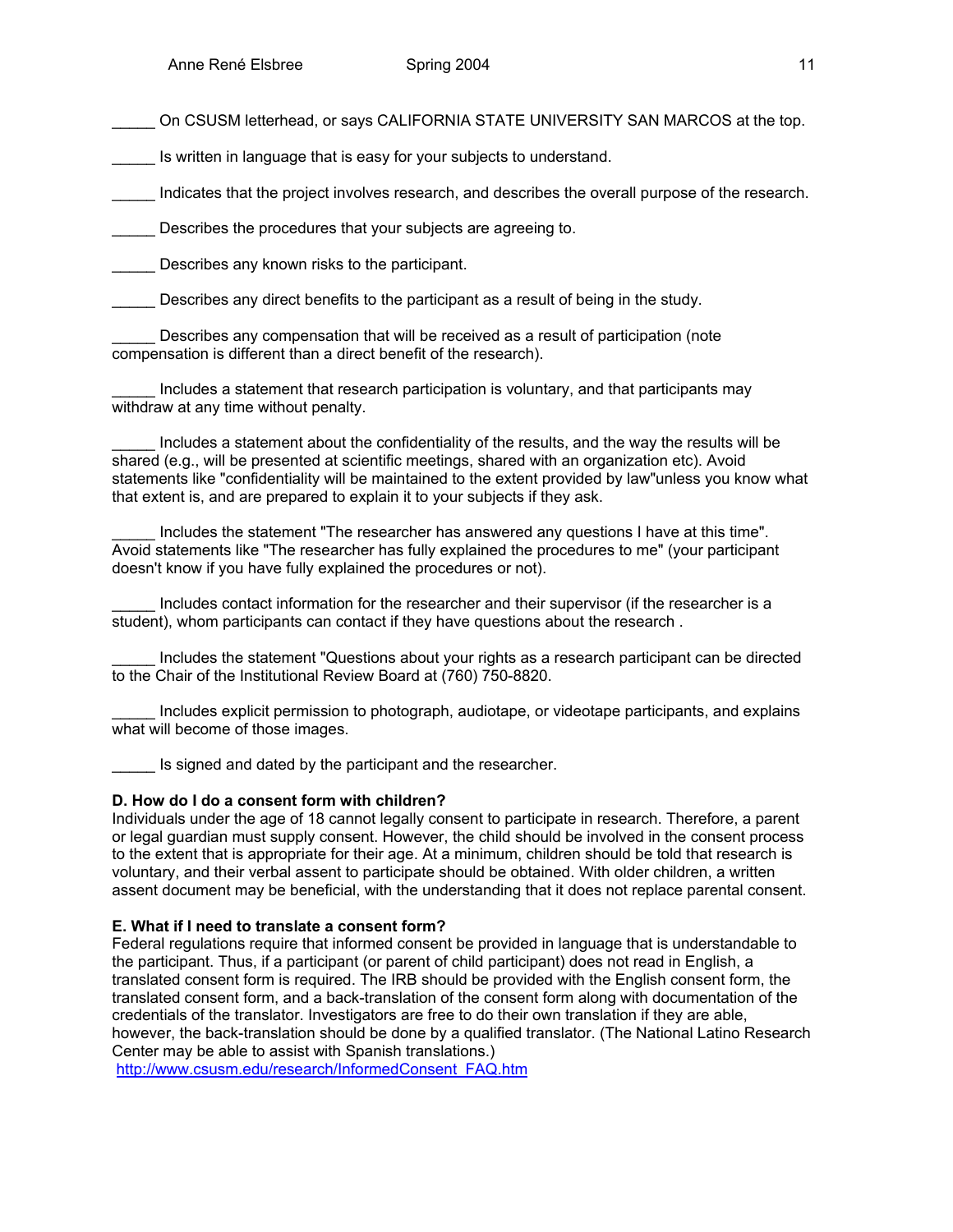## ACTION PLAN 5 POINTS

For the final (Session #12) you will give a 5-minute presentation of your research and articulate the action plan you will follow to complete your research.

To prepare for this address the following questions:

- Where are you in the research process? What is completed and what still needs to be done?
- Outline your research agenda
- What is you next course of action?
- What is your timeline?
- What obstacles are in your way?
- How might you work through/around any possible obstacles?
- When did/will you submit your research proposal to the IRB?
- Have you chosen an advisor? Who?
- Have you chosen the rest of your thesis committee?
- When will you submit your Chapter1, 2, &/or 3 to your advisor?
- Do you have a peer group to continue to serve as a writing group for your master project completion? If not start to identify who might be useful to you in this process. And approach them before the end of this class. *Your best support during this process will be your peers.*

## **Please note assignments are due whether or not you are present in class that day.**

## **No late assignments accepted unless arrangements are made PRIOR to due date.**

## **All assignments must be submitted by April 20, 2004.**

## **While this syllabus is carefully planned, it may be modified at any time in response to the needs and interests of the class.**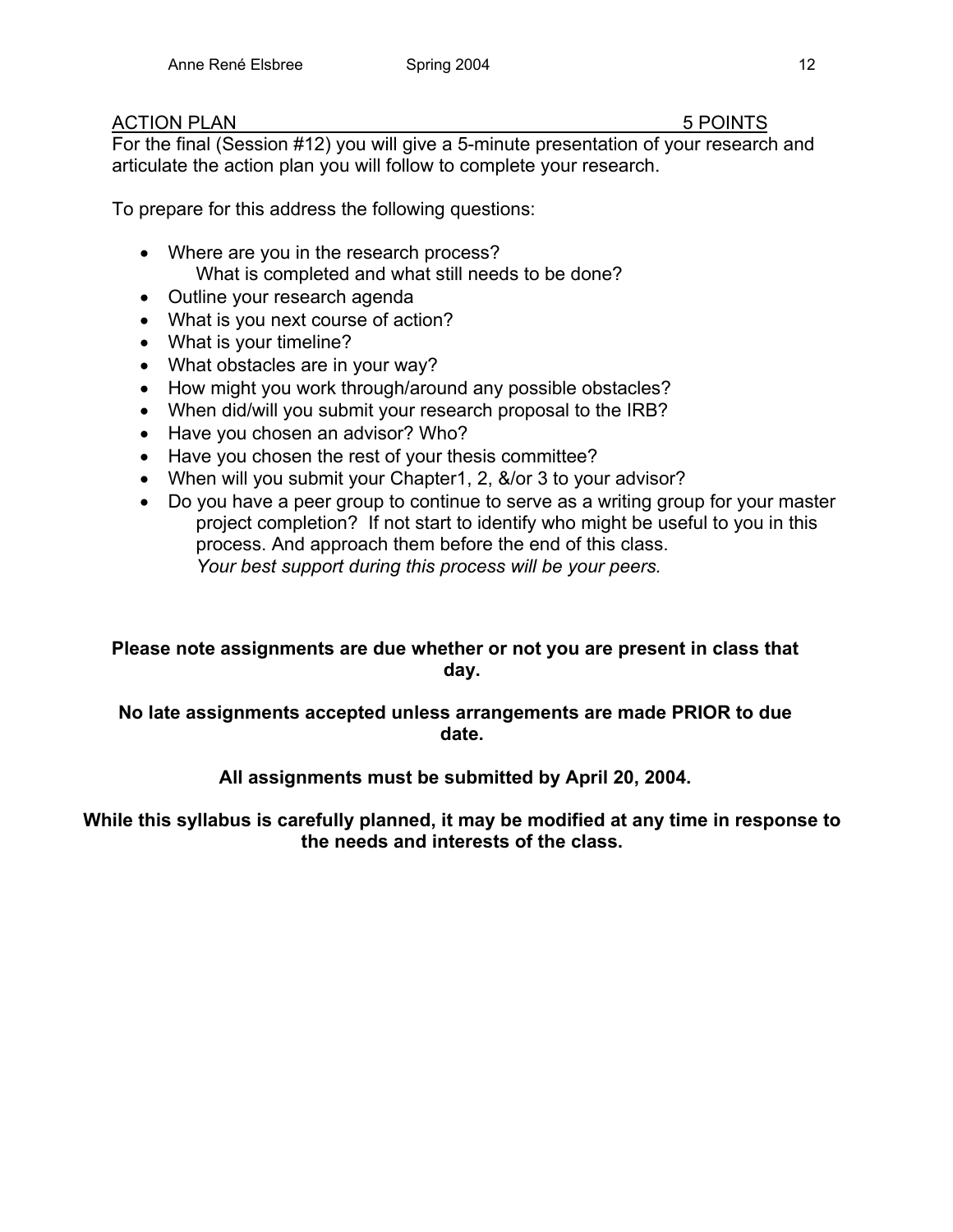**College of Education Attendance Policy:** Due to the interactive nature of courses in the College, and the value placed on the contributions of every student, students are expected to prepare for, attend, and participate in all classes. For extenuating circumstances contact the instructors **before** class is missed, and make arrangements to make up what was missed. At minimum, a student **must attend more than 80% of class time**, or s/he may not receive a passing grade for the course. If a student misses two class sessions or is late (or leaves early) for more than three sessions, the highest possible grade earned will be a "C". **Notification of absences does not allow students to assume they are automatically excused.** 

| signature                                                   | date                                                    |                 |                          |         | home phone cell phone        |       |
|-------------------------------------------------------------|---------------------------------------------------------|-----------------|--------------------------|---------|------------------------------|-------|
| Attendance/Participation/Artifact & Assignment Grade (20 %) |                                                         |                 |                          |         |                              |       |
| 1/22                                                        | 2/26                                                    | research $@$    | 3/25                     |         | 1 free absence or            |       |
| #1                                                          | #5                                                      | Kellogg Library | #9                       |         | 2% extra credit for          |       |
| 1/29                                                        | 3/4                                                     |                 | 4/17                     |         | perfect attendance           |       |
| #2                                                          | #6                                                      |                 | #10                      |         |                              |       |
|                                                             |                                                         |                 |                          |         | See above ^ for more         |       |
| 2/12                                                        | 3/11                                                    |                 | 4/22                     |         | information                  |       |
| #3                                                          | #7                                                      |                 | #11                      |         |                              |       |
| 2/19                                                        | 3/18                                                    |                 | 4/29                     |         | Attendance                   | / 20% |
| #4                                                          | #8                                                      |                 | #12                      |         |                              |       |
|                                                             |                                                         |                 |                          |         | <b>Professional Demeaner</b> |       |
|                                                             |                                                         |                 |                          |         | 15%                          |       |
|                                                             |                                                         |                 |                          |         |                              |       |
| <b>Assignments</b>                                          |                                                         |                 | <b>Session Due Dates</b> |         | Percentage                   |       |
| <b>Research Method Presentation</b>                         |                                                         | <b>TBA</b>      |                          | 110%    |                              |       |
| Research Chapter1 (Define Problem) Session 2, 3, & 4        |                                                         |                 |                          | $/10\%$ |                              |       |
| Research Chapter 2 (Literature Review) Session 5, 6, &7     |                                                         |                 |                          | $/10\%$ |                              |       |
| Research Chapter 3 (Methodology)                            |                                                         |                 | Session 6, 7, & 8        |         | $/10\%$                      |       |
| <b>IRB Proposal Drafts</b>                                  | (Draft must be approved before submitting IRB to CSUSM) |                 | Session 3, 7, & 8        | 120%    |                              |       |
| Submit IRB                                                  |                                                         | Session 11      |                          |         | /10%                         |       |
| <b>Action Plan</b>                                          | (Final)                                                 |                 |                          |         | $/5\%$                       |       |
|                                                             |                                                         |                 |                          |         | Assignments                  |       |

# **Course Grading & Evaluation** (no plus or minus grades)<br>90-100 pts = A 80-89 pts = B 70-79 pts = C

 $0-69$  pts = No Credit

(The only way to earn an A is to submit an IRB by April  $20<sup>th</sup>$ )